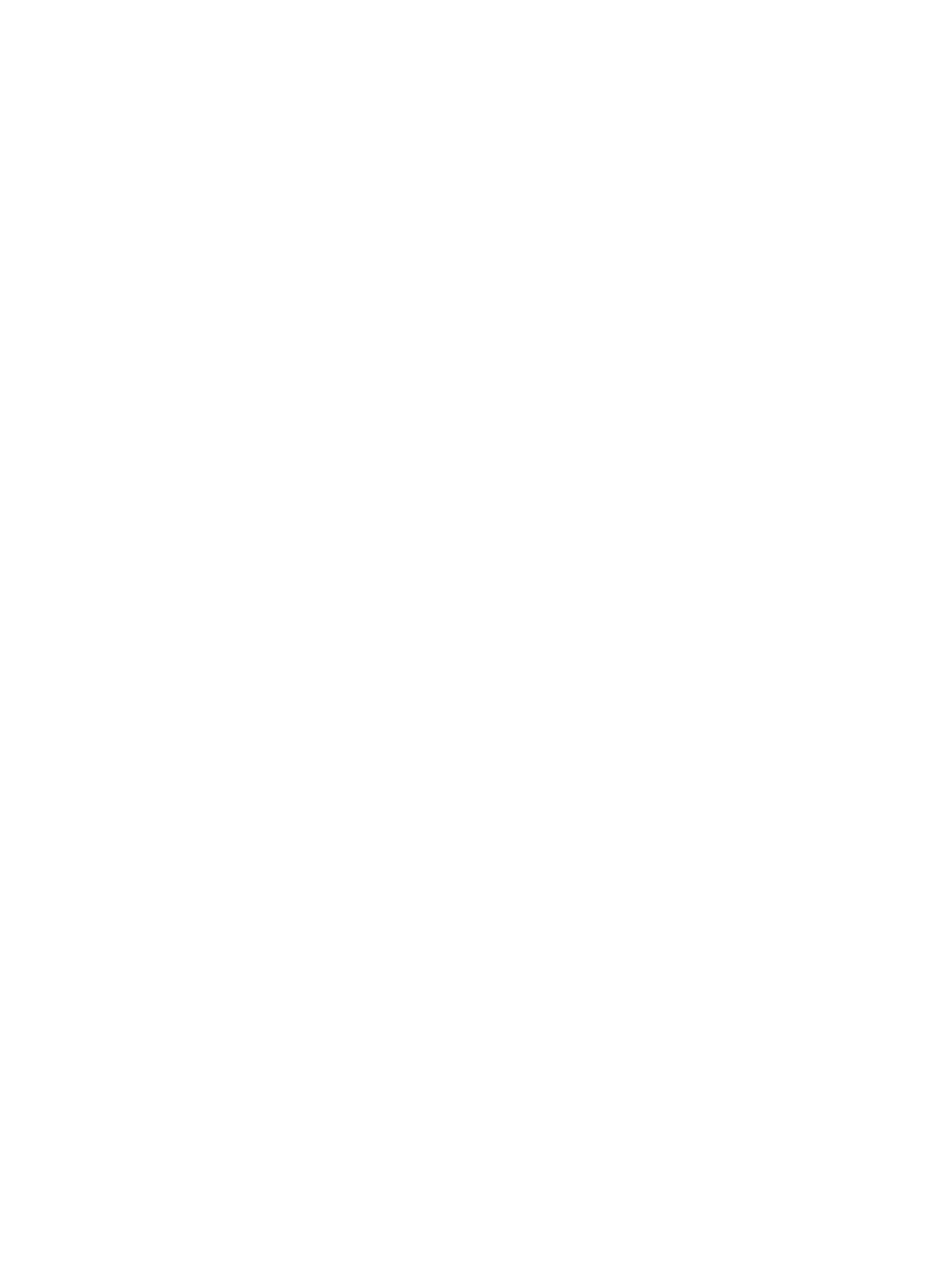he High Level Committee on the Indian Diaspora has spent considerable time and thought in recommending multifarious ways in which India can increase her connectivity with the Indian Diaspora all over the world. An early and complete approval of the considered recommendations of the Committee is the quickest way to show our Diaspora that India means business in the matter of engaging it in a long-term mutually beneficial interaction.

 $38.2.$ The Committee also requests a time bound consideration of the report of the Committee, and an in-principle acceptance of its recommendations. A time-bound and in-principle acceptance by the Government of the recommendations of this High Level Committee would send the right signals to our Diaspora about our seriousness and high priority in interacting with them. As many of our recommendations are original and novel attempts to engage the Diaspora, a sufficient preparation time is needed to translate them into ground reality by the year 2003.

#### **Interim Recommendations**

- 38.3. The Committee has already submitted three interim reports to the Government for its consideration. They relate to:
	- $\mathbf{i}$ . The PIO Card Scheme
	- ii. The Pravasi Bharatiya Divas
	- iii. Pravasi Bharatiya Samman Awards
- 38.4. It was represented to the Committee by a very large cross-section of the Diaspora that the fee for a PIO card is not commensurate with its benefits. The Committee is satisfied that the representation of so many members of our Diaspora merits consideration and that a reduction in the fee structure of the PIO Card should be made. ...(Vide para 24.27)
- 38.5. The Committee feels that the constructive role played by the Diaspora, its achievements and goodwill towards India should be celebrated and recognised in an appropriate manner. Accordingly, the Committee recommends the observance of the Pravasi Bharatiya Divas each year on a suitable day in January. ...(Vide para 25.17)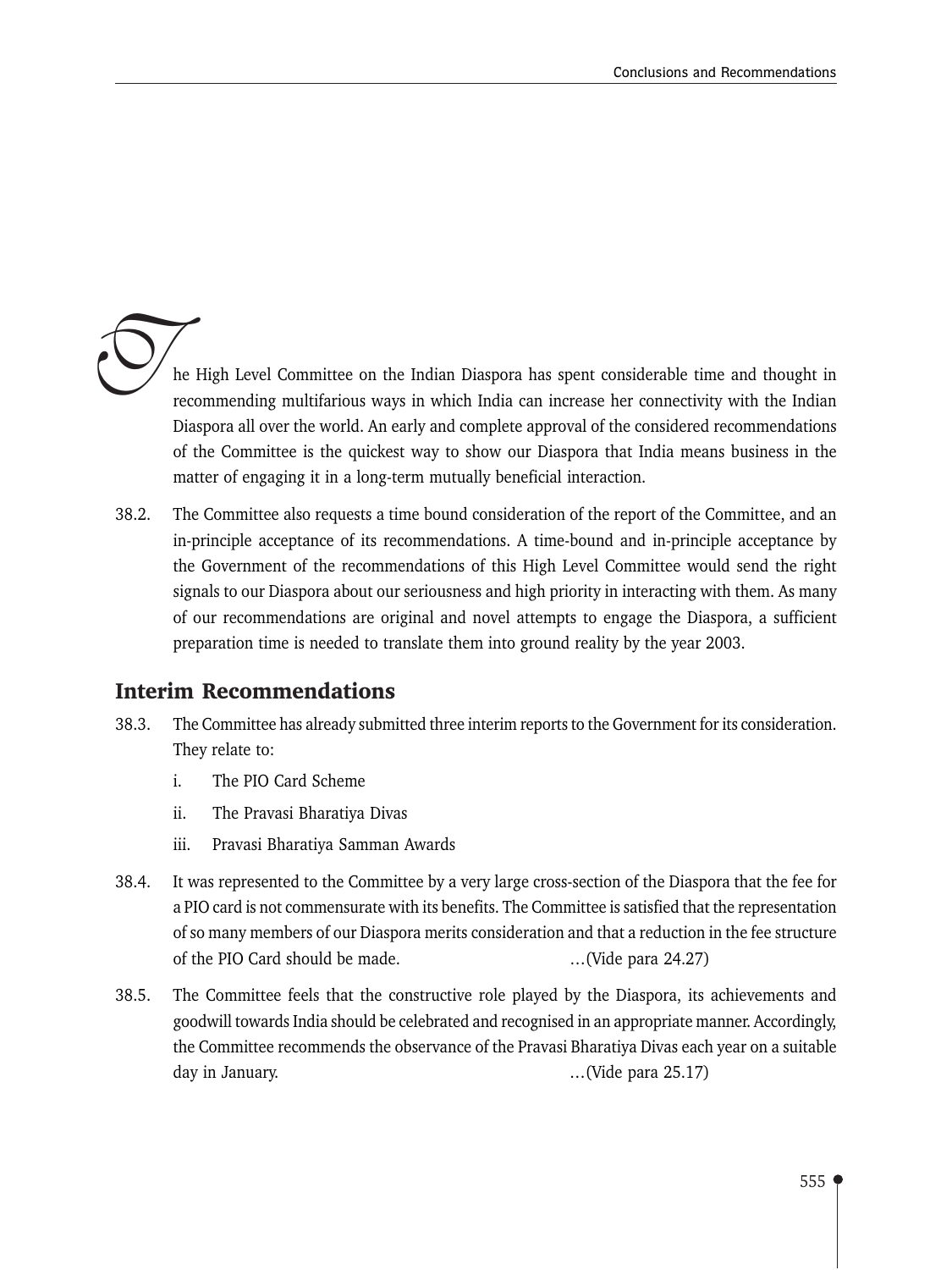38.6. The Bharat Samman Awards were first instituted as part of India's 50th Independence anniversary celebrations and also notified in the Gazette of India by Notification Number 1/1/98-Public dated January 26, 1998. But the scheme was never operationalised. The Committee recommends the establishment of a slightly modified scheme entitled the Pravasi Bharatiya Samman Awards, with a maximum of 25 annual awardees.

...(Vide para 26.19)

#### **Consular and Other Issues**

#### **Improvements at Airports**

38.7. To ensure that Diaspora members feel welcomed on their arrival in India and also recall warmly their visits, a friendlier reception at their point of entry; easier procedures for immigration and customs clearances that are marked by courteous service are essential. Surveillance cameras and recording equipment should be installed at all important points in the airports to video-tape and maintain a close watch on the conduct of officials whose duty involves dealing with the public. The conduct of these officials in the immigration, customs and security areas should be monitored by an independent agency. If the officials and passengers are aware that their interactions are being taped and monitored, the results would be salutary, in terms of deterring discourteous, obstructive or corrupt behaviour.

...(Vide para 27.6)

38.8. There is scope for improving the facilities, hygiene and cleanliness inside airports. Setting up of transport and accredited hotel facilities close to the airports by well-reputed organisations or individuals should be encouraged.

...(Vide para 27.6)

## **Regulatory Requirements of the Government**

38.9. Dissemination of information regarding the Government's requirements for NRIs/PIOs should be greatly improved so that they are not subjected to avoidable inconvenience. This would be of particular relevance in cases such as the need to obtain a Tax Clearance Certificate prior to departure from India, if the period of stay in the country exceeds 120 days, and the requirement to report to the relevant FRRO if the duration of their visit exceeds 180 days. Our diplomatic and consular offices should be asked to publicise such requirements in their visitors' reception rooms and on their web sites. Printed slips with this kind of information should be handed over to them along with their visas. Similar information should be available on incoming flights to India.

...(Vide para 27.8 and 27.9)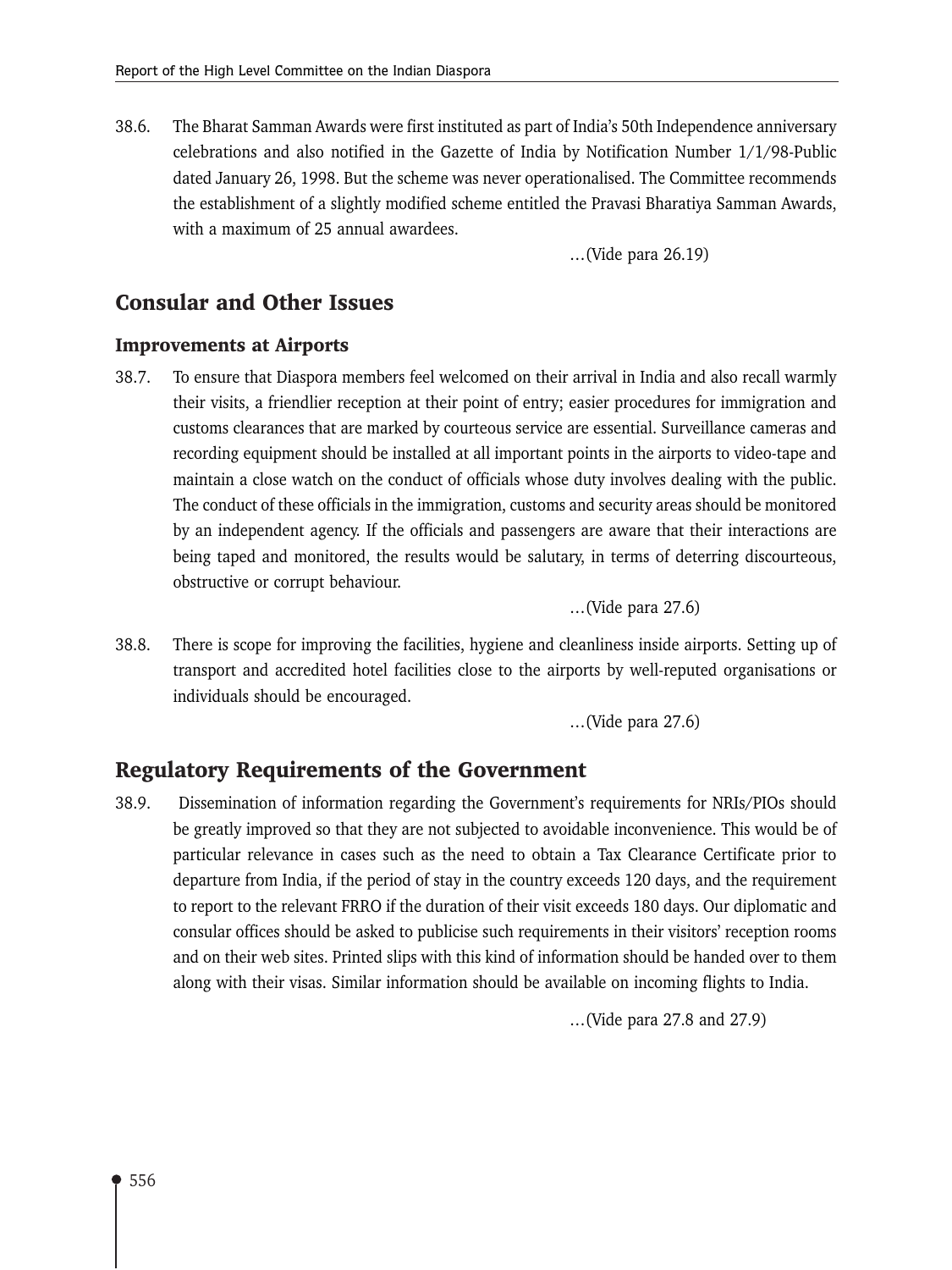## **Welfare of Indian Women married to NRIs/PIOs**

- 38.10. The Committee was told by large sections of the Diaspora about the need to prevent abuse of Indian women married to NRIs/PIOs. We strongly recommend that a special cell should be created in the proposed new organisation to handle Diaspora issues with the mandate to assist in the provision of free legal counselling for the families of girls contemplating marriage to NRIs/PIOs. Such families should be advised to check the voter or alien registration card of such NRIs/PIOs, their social security number and tax returns for the preceding three years. The bridegroom should be asked to give them an affidavit stating his current marital status. That document should be attached to the application for marriage registration. This should be a mandatory prerequisite to the issuance of a marriage registration certificate. This procedure would considerably bring down cases of misinformation and fraudulent marriages. The Committee has drawn strength from the Supreme Court decision in the case of Smt. Neeraja Saraph vs. Shri Jayant Saraph, where the court had suggested the need to consider legislation safeguarding the interests of women. It had suggested three specific provisions, namely,
	- (1). No marriage between an NRI and an Indian woman, which has taken place in India, may be annulled by a foreign court.
	- (2). Provision may be made for adequate alimony to the wife in the property of the husband both in India and abroad.
	- (3). The decree granted by Indian courts may be made executable in foreign courts both on the principle of comity and by entering into reciprocal agreements like section 4A of the Civil Procedure Code which makes a foreign decree executable as it would have been a decree passed by that court.

...(Vide para 27.14)

#### **Problems of Overseas Indian Labour**

- 38.11. The Committee recommends that measures to address the problems of our overseas blue-collar workers should be implemented at the earliest possible. These are:
	- $(a)$ Establishing a welfare fund for repatriated overseas workers in distress;
	- (b) Negotiating a Standard Labour Export Agreement' with the host countries;
	- (c) Monitoring and supervision of both the employment contracts, and the conditions of our overseas workers by our Missions;
	- (d) Launching compulsory insurance schemes covering the risks faced by our overseas workers;
	- (e) Establishing mechanisms for pre-departure counselling and the provision of legal assistance locally, instituting training programmes for human resource development and skills upgradation;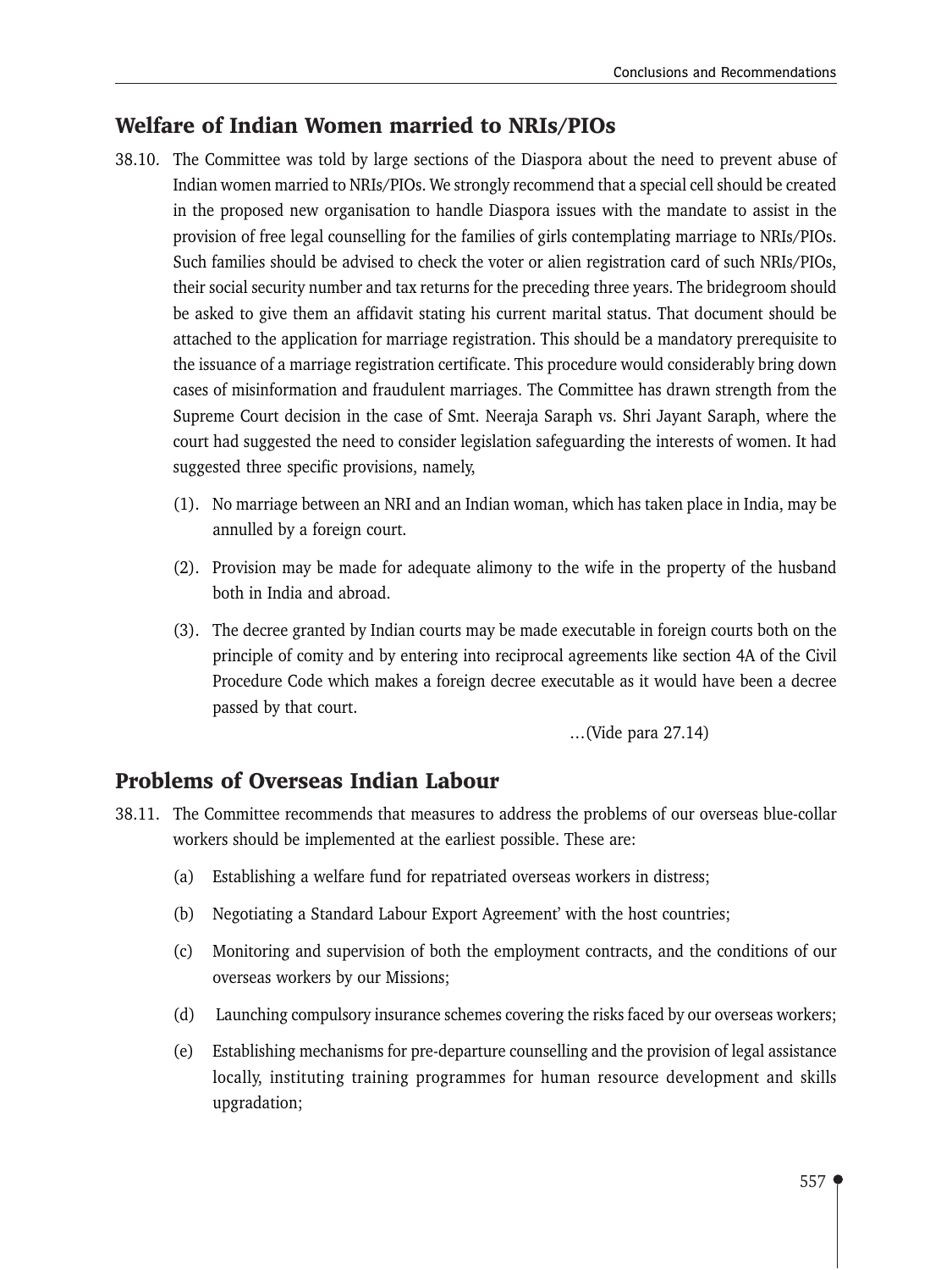$(f)$ The Committee recommended that the Member-Secretary of the proposed central Organisation, who will deal with these matters, should elaborate further on legislative and administrative measures to be taken to ensure that these concerns are fully and satisfactorily addressed. This would be in addition to his/her functions as the central nodal point in addressing the specific problems related to overseas blue-collar workers and liaising with the concerned Government departments at the central and State level, our Missions abroad and the workers themselves.

...(Vide para 3.30)

# **Culture**

38.12. There is a vast divergence in the needs of the different segments of the Diaspora in the field of culture. We must, therefore, adopt balanced and coordinated approach in responding to those needs. After its careful examination of successful cultural centres in other countries, the Committee recommends the adoption of the British Council model for the larger demographic centres and where there are Missions of considerable size. The Alliance Francaise model should be used for centres concentrating on the dissemination of Indian languages, and which are not located in the capital cities of the world.

...(Vide para 28.36)

38.13. Special measures should be designed to recognise and highlight the achievements of India's French and Dutch speaking Diaspora. Mechanisms such as Eminent Persons Group and bilateral consultations should be utilized to give a higher profile to the Indian Diaspora in countries with sizeable concentrations of diasporic Indians. Cultural interaction should be increased between India and the Diaspora in Reunion and Guadeloupe.

...(Vide para 28.43)

38.14. We recommend strongly that the younger members of the Diaspora should be assisted in strengthening their cultural heritage and keeping alive their ancestral language.

...(Vide para 28.39)

38.15. The Committee reiterates its belief that culture can impact widely and vitally in strengthening the linkages between India and her Diaspora. Culture is non-invasive. It cuts across the divisions of societal levels, creeds, religions and races. It has the potential of bridging the gap between citizens of the host country and the resident Indian community.

...(Vide para 28.47)

# Economic Development (Investment, International Trade, Industrial **Development and Tourism)**

38.16. The Committee noted that while there may be different perceptions about foreign direct investment in certain sectors or by certain countries, there is a general consensus in India that investment by Non-Resident Indians and Persons of Indian origin is desirable, as they are our own kith and kin.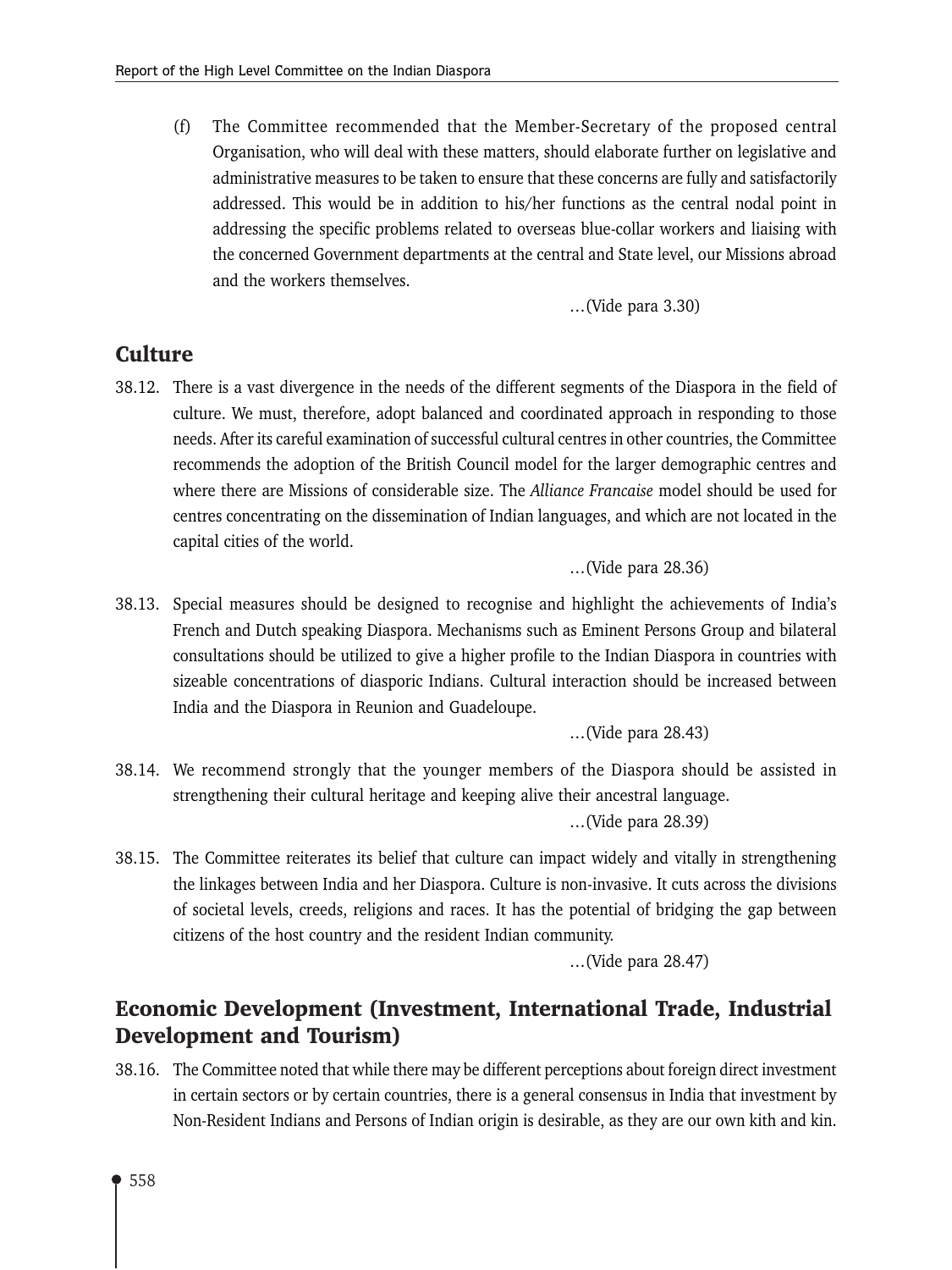Special measures should be devised to facilitate the involvement of the Diaspora with India in this sector.  $\ldots$  (Vide para 29.31)

38.17. The Committee met a large number of internationally renowned experts, of Indian origin who are well positioned in management and financial institutions. Some of them are among the world's top consultants in business strategy. They are willing to provide assistance in upgrading skills in management and finance to Indian corporations, as well as to our management institutions. Since a number of Indian Diaspora professionals are working in senior positions in manufacturing industry, they can be helpful in promoting India as an important destination for out-sourcing. Suitable mechanisms should be devised to avail of such expertise.

```
...(Vide para 29.4)
```
38.18. The liberalization of the Indian economy since 1991 has opened up opportunities for investment in India. The PIOs working in MNCs have played a useful role in encouraging their corporations to explore India as an investment destination. The acceleration of our economic reform process would definitely create a favourable climate where PIOs can play an active role in generating investments.

```
...(Vide para 29.36)
```
38.19. Government should also consider setting up Special Economic Zones, exclusively for projects to be set up by NRIs/PIOs. The Diaspora could be involved in the development of such zones. A dedicated single-window setup, which would provide consultancy services for overseas Indian investors and be a liaison point for getting various clearances is imperative for the success of this measure.

... [Vide para 29.38 (iv) &  $(v)$ ]

38.20. The Diaspora creates demand by specialized consumption and by demonstration. The diasporic community has often helped to create a breakthrough for new Indian products and companies. The commercial success of Indian films abroad also indirectly helps promote Indian fashion and Indian products. Indian textiles and fashion designers, Indian herbal cosmetics, products and jewellery are mainly known abroad due to the presence of a large Diaspora. There is immense potential in involving the Diaspora in developing and popularizing brand image recognition of Indian goods in selected commodities like leather garments. An appropriate programme to leverage this trend should be devised

...(Vide para 29.26)

38.21 The Committee feels that we have not yet fully availed ourselves of the full fund of goodwill for India and the expertise that exists in the Indian Diaspora. These could easily and cost-effectively be translated into concrete benefits for India's trade promotion efforts. The networking enjoyed by the Diaspora in their respective countries of settlement would be a major resource in India's efforts to enter those markets or to attract investments.

...(Vide para 29.30)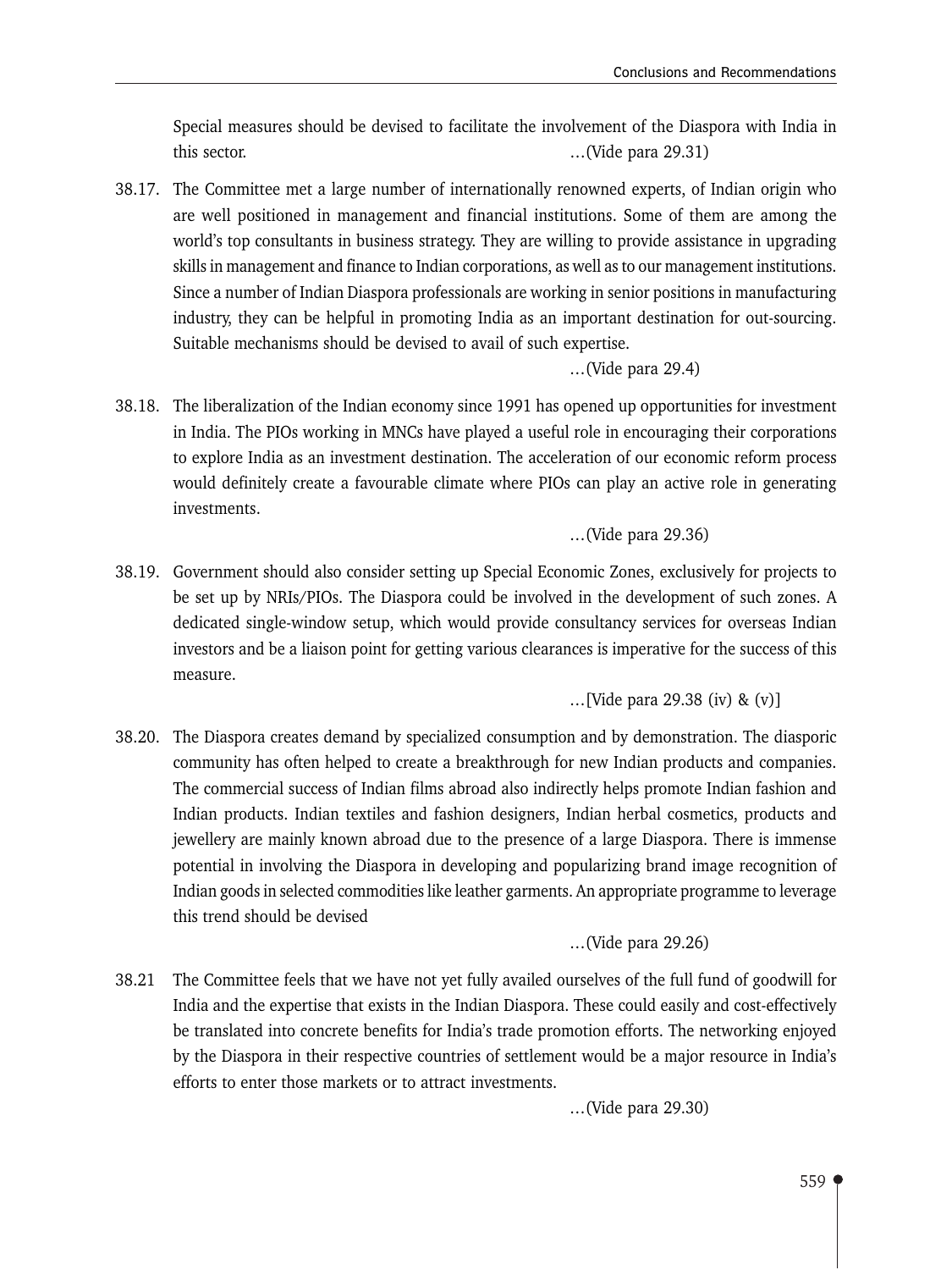38.22. The Committee noted that some Indian banks have already made special arrangements to facilitate payments in rupees against incoming foreign exchange remittances of labour force in the Gulf region. The Committee feels that similar arrangements should be replicated for the Diaspora in other countries also.

...(Vide para 29.56)

38.23. The Committee also noted the high incidence of frauds in the bank accounts of the NRIs/PIOs. It recommends that the instructions of the Reserve Bank of India in this regard should be strictly adhered to by all branches of commercial banks in letter as well as in spirit. NRI deposits should be made directly by the NRIs concerned either in person, through bank transfers or through post/ courier. A more foolproof Power of Attorney system should be developed. A fast-track mechanism should be instituted by India to resolve disputes concerning fraudulent transactions.

...(Vide para 29.56)

38.24. It was represented to the Committee that NRIs have grievances regarding their investments in shares and debentures. These basically revolve around delays and procedural lapses. The Committee notes that at present SEBI does not even entertain complaints regarding non-listed companies. A fast track mechanism to address such complaints should be put in place.

```
...(Vide para 29.63)
```
- 38.25. The Government should consider issuing special infrastructure bonds for attracting NRI/PIO investments on the lines of the Israel Bonds. We could usefully adopt several laudable features of the Israel Bonds Scheme.
	- ...(Vide para 29.49)
- 38.26. Extending fiscal incentives, such as reducing corporate tax rates to levels at or below competitive international levels, removing restrictions on repatriation of profits and eliminating needless licensing requirements would be extremely useful in attracting investment.

...(Vide para 29.64)

38.27. The Diaspora can make a significant contribution to the growth of tourism in India. PIOs make frequent visits to their home state or to visit their relatives. There should be greater focus on promoting tourism among 2nd generation PIOs. Special tour packages, pilgrim packages and other packages tailor-made for this section of the Diaspora should be developed and publicised. The proven expertise and strengths of the Diaspora in the hotel, motel and travel sectors can be utilized for development of similar infrastructure in India.

...(Vide para 29.65)

38.28. Leading banks and credit card companies which have a substantial clientele among the Indian Diaspora should be encouraged to issue an India Credit Card, which could be made available to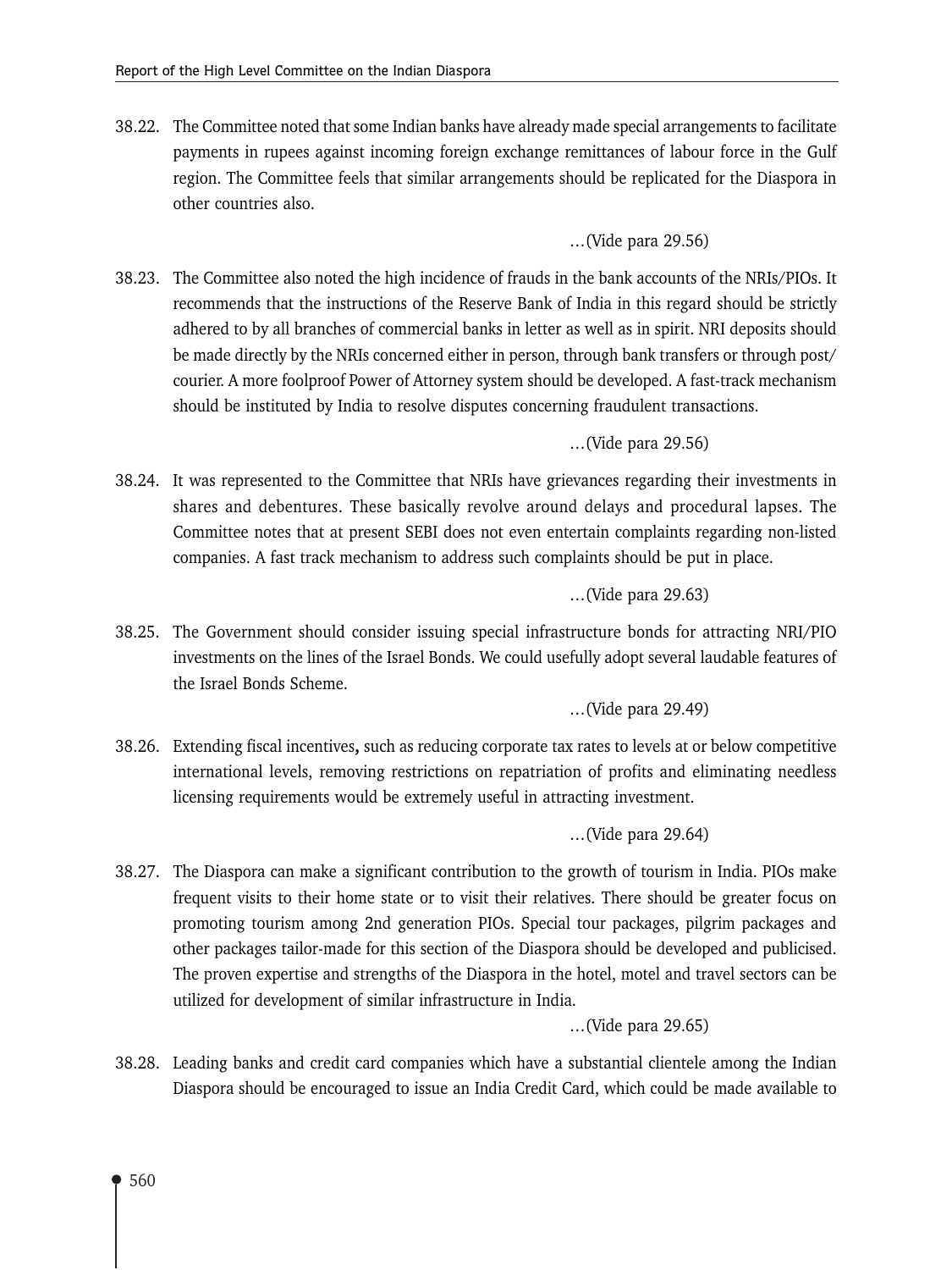the Diaspora through their own offices or through Indian banks abroad. Purchases and other transactions through the India Credit card should be linked to some national development project. A token sum (say \$ 1) could go to that project for every purchase or transaction. This would encourage the Diaspora's participation in and identification with India's economy.

...(Vide para 29.68)

#### **Education**

- 38.29. This is a field where there is a large reservoir of highly qualified people. PIOs are in senior academic positions in almost every academic institution in countries like the USA, Canada and the UK. A number of them are willing to volunteer their time and expertise to impart to institutions in India. There is a crying need for the development of suitable mechanisms to leverage this extraordinary resource.
	- ...(Vide para 30.26)
- 38.30. Special programmes should be developed, both at school and university level, to cater to the needs of various age groups in all segments of the Diaspora. Concerted efforts should be made to introduce India Studies in universities with a sizeable Indian Diaspora. India should provide visiting faculty members for such India studies programmes, as well as invite faculty members from those universities to spend some time in Indian universities. Diaspora studies should also be encouraged in consultation with Indian universities. Some works of the authors of Indian origin should be included in the syllabus of Indian universities. Efforts to achieve recognition of Indian qualifications should be stepped up. Exchange programmes that help provide a cross-cultural exposure to Indian and Diaspora students should be implemented.

...(Vide para 30.9 to 30.23)

#### **Health**

- 38.31. The PIOs have distinguished themselves in the field of medicine and healthcare in the countries of their settlement. They are also amongst the most well off sections of the Indian community. Given the fact that they have skills, money and are now in senior positions in universities and hospitals, it should be possible to attract significant investments from them in the field of health care and medical research. The Committee has made several recommendations in this sector. ...(Vide para 31.19)
- 38.32. While the primary and, to an extent, secondary health sectors have been largely with the Government in India, tertiary healthcare has not received the required attention owing to the constraints on Government resources. Tertiary healthcare is highly resource-intensive, as it requires high-tech equipment and diagnostic facilities. The Indian Diaspora can contribute not only to its expansion and improvement but also to its dispersal across the country.

...(Vide para 31.33)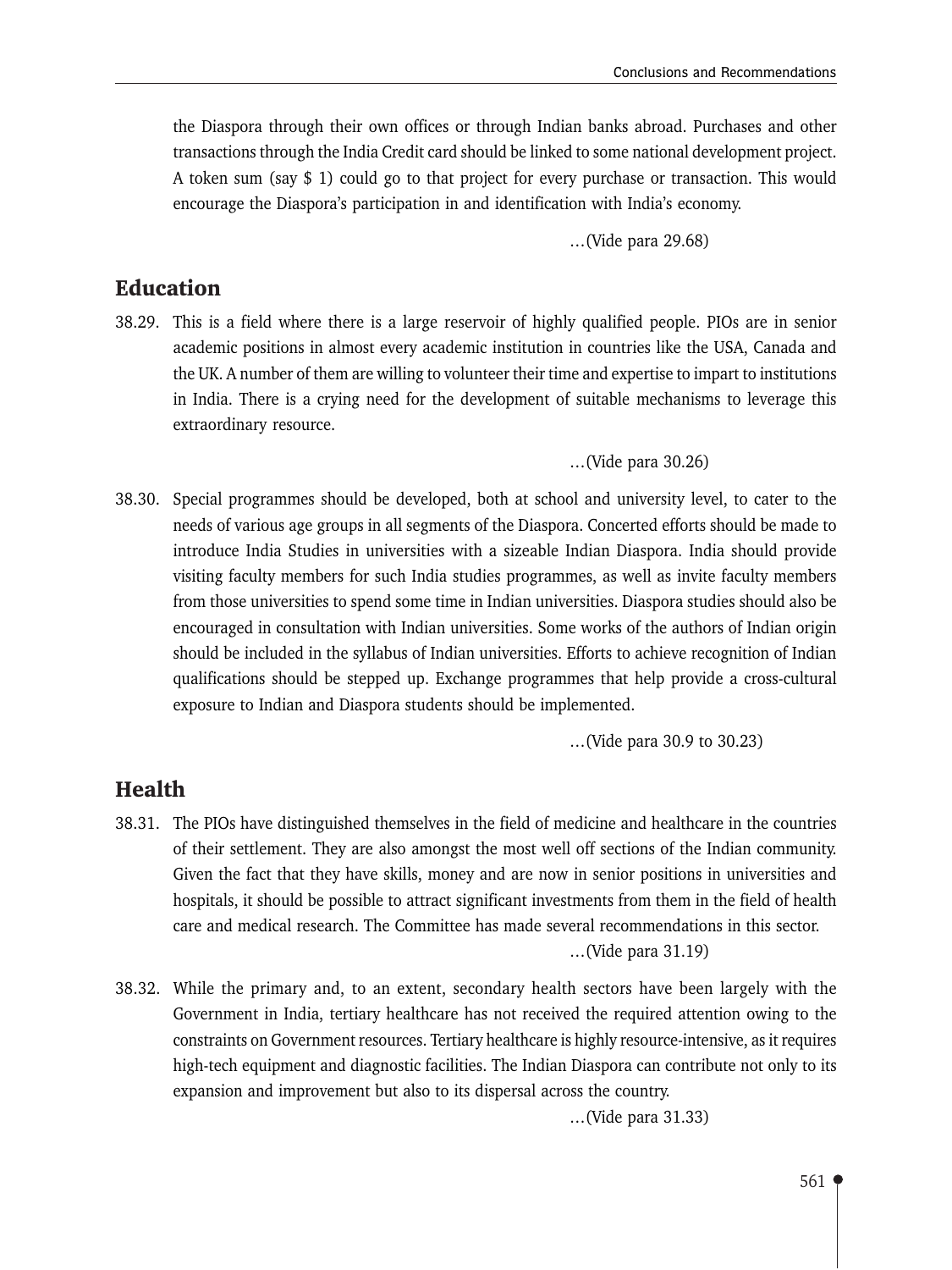38.33. To facilitate and promote the utilisation of the expertise of PIO doctors abroad, we should develop an institutional mechanism for interaction between the scientists of Indian origin and scientific organisations in India. Sustained linkages must be encouraged between them. The areas for their involvement could be infant mortality; AIDS prevention and management; TB; microbial infection; burns management; improving trauma management, disaster management; diabetes; cancer; cardiographic conditions; mechanism of the ageing process, etc. Although many Indian scientists are actively engaged in various kinds of health-related research, more needs to be done in the cutting edge of research, specially in the areas of microbial infection; diabetes; cancer; cardiographic conditions and the mechanism of the ageing process. Research projects relating to women and children would also deserve special attention.

#### ... (Vide para 31.33)

38.34. Hospitals and other healthcare institutions are currently treated in India as "industries". They should be accorded the status of "infrastructure". This is likely to give a boost to NRI/PIO investment in the health sector. A number of specific measures which could attract NRI/PIO investment in the health sector, include: (i) Allotment of land at reasonably moderate or subsidized rates without conditionality, such as provision of free treatment (ii) Charging lower tariff rates for water, electricity, etc.; (iii) Establishing a suitable Government mechanism for single-window clearance of medical projects undertaken by NRIs/PIOs by creating an investor-friendly environment and acting as a facilitator for investment; (iv) A review of the existing structure of import duties on medical equipment, with a view to reducing them to a flat rate of 5%; (v) Joint consultations and collaboration between various stake holders, namely, the NRIs/PIOs, the Indian private sector and the Government, in framing health policies; and (vi) Encouragement of the activities of alumni associations connected with different healthcare institutions in India.

...(Vide para 31.33)

### **Media**

- 38.35. The media has a great potential for promoting increased engagement with the Indian Diaspora. Specific recommendations to activate this area of interaction should be implemented at the earliest.
	- $\mathbf{i}$ . The relevant department of the Indian government should facilitate the establishment of contacts between Indian media and those in countries with a diasporic presence. Indian media should be encouraged to increase linkages with its counterparts.

...[Vide para 32.29 (ii)]

ii. A database of ethnic media should be created and maintained specially for countries with a sizeable Indian diasporic presence. This should include print media, radio stations and TV stations and networks.

... [Vide para  $32.29$  (i)]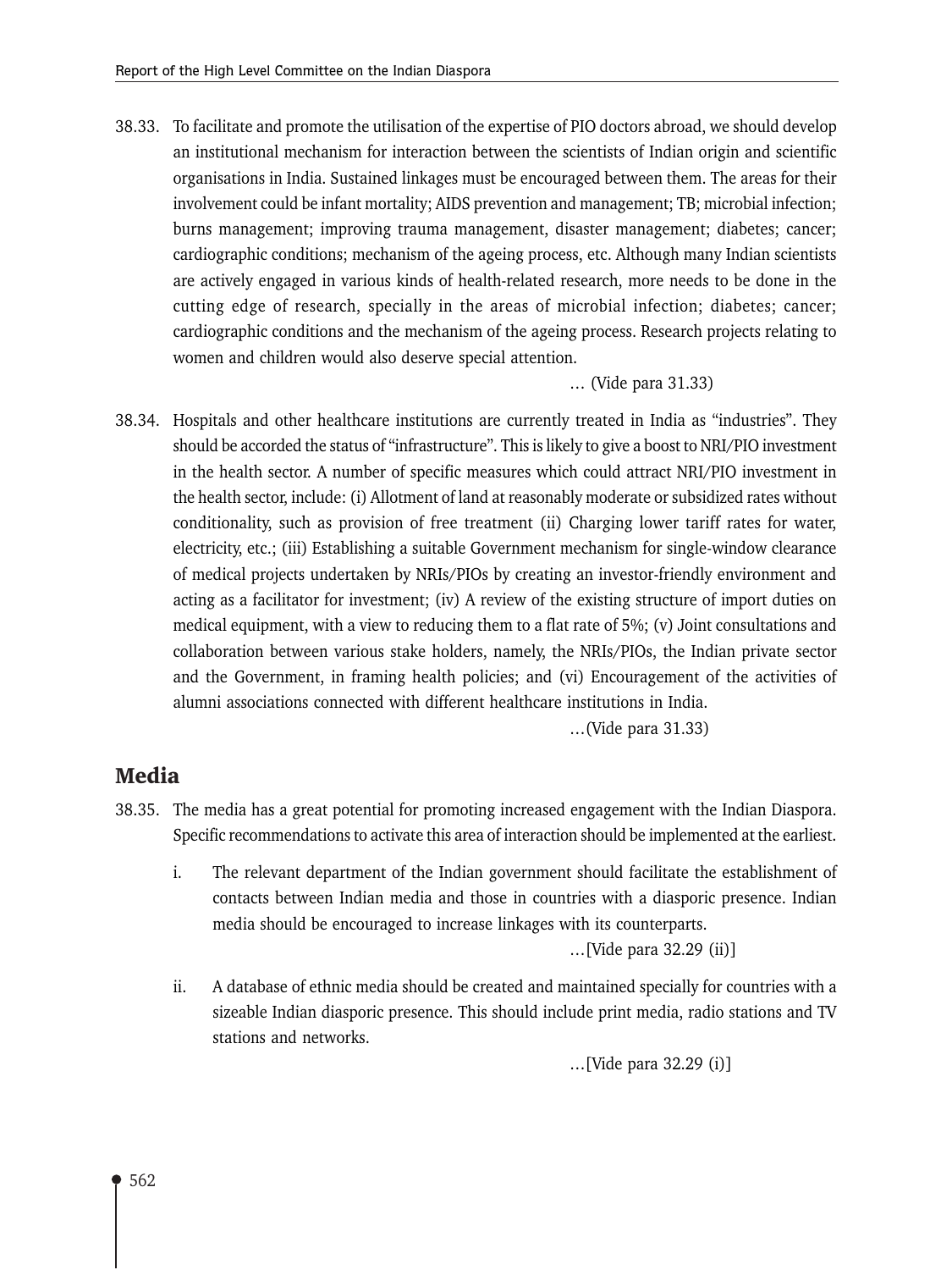- India should promote the dissemination of national, regional and international news at low iii. cost to members of the ethnic media in countries with a sizeable PIO population.
- Increased facilities should be provided on a high priority basis to interested PIOs for studies iv. in the field of media in countries with a large Indian Diaspora. The Committee feels that media personnel can contribute greatly to the betterment of India's image abroad in their own countries and, by a trickle down effect, they can improve the perception of India in other countries as well. Given the importance of media in projecting abroad a revitalised image of India, the Committee recommends that, as a concrete measure, the number of seats being provided to media students from the Diaspora in reputed schools of journalism like the Indian Institute of Mass Communication should be doubled. This would allow a much larger number of such students from countries with a high concentration of PIOs to avail themselves of these facilities.

....[Vide para 32.29 (iv)]

The Committee also endorses the idea that a regular biennial meeting of the diasporic  $V_{\cdot}$ media should be held to increase interactions between Indian media and its counterparts from the Diaspora. The ethnic media from abroad should be invited to attend these meetings at their own expense, while local hospitality limited to a lunch or dinner could be hosted by the Indian media. Such annual meetings could be interlinked with the programmes of the Pravasi Bharatiya Divas, or be scheduled around the investiture ceremony for Pravasi Bharatiya Samman Awards.

... [Vide para 32.29 (iii)]

# **Science and Technology**

38.36. The recommendations of the Committee are founded on the belief that distinguished PIOs abroad are willing to contribute to their country of origin. They have already demonstrated their goodwill with any number of concrete actions. They have also assisted in elevating the international profile and reputation of India's premier S&T institutions and our talented scientists. Our recommendations encompass new avenues and frameworks to network with foreign-based Scientists and Technologists of Indian Origin (STIOs) to further consolidate and deepen India's excellence in Science, as well as demonstrate India's appreciation for their invaluable contribution.

```
...(Vide para 33.8)
```
38.37. Programmes should be developed on the pattern of TOKTEN to facilitate involvement of Diaspora scientists and leverage their knowledge, skills and technology to Indian scientists.

...(Vide para 33.6)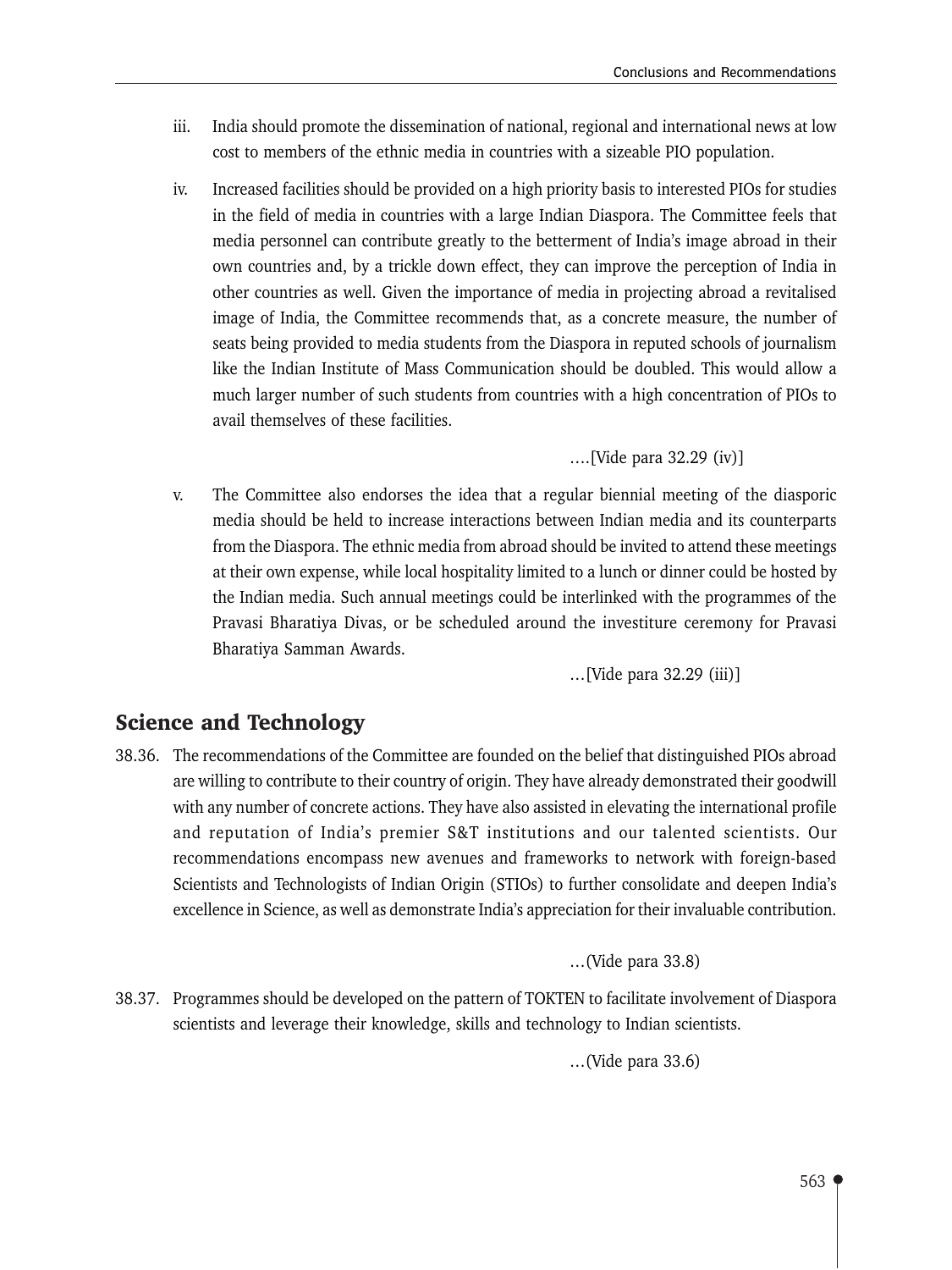38.38. Suitable projects should be identified for implementation in specific developed countries. Joint teams of scientists from India and the Diaspora should be asked to work on projects on high national priority. The outcomes of such research should made available to other developing countries. Areas of work could include contraception methods, renewable sources of energy and finding non-drug alternatives to various diseases. This idea would attract the participation of the experienced, semi retired as well as young research students.

...(Vide para 33.8)

38.39. Research projects should, where possible be subcontracted to India from the developed countries. Such projects should be in the cutting edge of technology.

...(Vide para 33.8)

38.40. Eminent scientists should be involved in co-supervision of doctorate or research students in India. They could also undertake joint research projects.

... (Vide para 33.8)

## Philanthropy

38.41. The Committee observed that PIOS/NRIs were eager to donate generously for worthy development causes in India. It further noted that the adverse experiences of many members of the Indian Diaspora in sending donations to India, had led to their diverting subsequent investments to other destinations. The Committee found that a plethora of rules and regulations, indifference and even hostility of the government machinery frustrated the efforts of genuine PIO/NRI philanthropists. The best remedy was to devise a transparent, fair and fast track mechanisms for processing clearances.

...(Vide para 34.60)

- Single point for contact with the Diaspora should be accorded the highest priority. a) ...(Vide para 37.57)
- $b)$ The proposed organisation should be allowed to form a foundation to receive charitable and philanthropic donations. It should be allowed to generate funds through sponsorships from private individuals and corporations.

```
...(Vide para 37.78)
```
 $\mathbf{c})$ The Committee recommends the early simplification of the Foreign Contribution (Regulation) Act (FCRA), 1976, to enable India to receive more remittances from PIOs for philanthropic activities. Donations from PIOs/NRIs should be placed either under an automatic route or under a Fast Track Mechanism, on the condition that these should be only for secular and developmental purposes and should be for PIO cardholders only.

...(Vide para 34.52)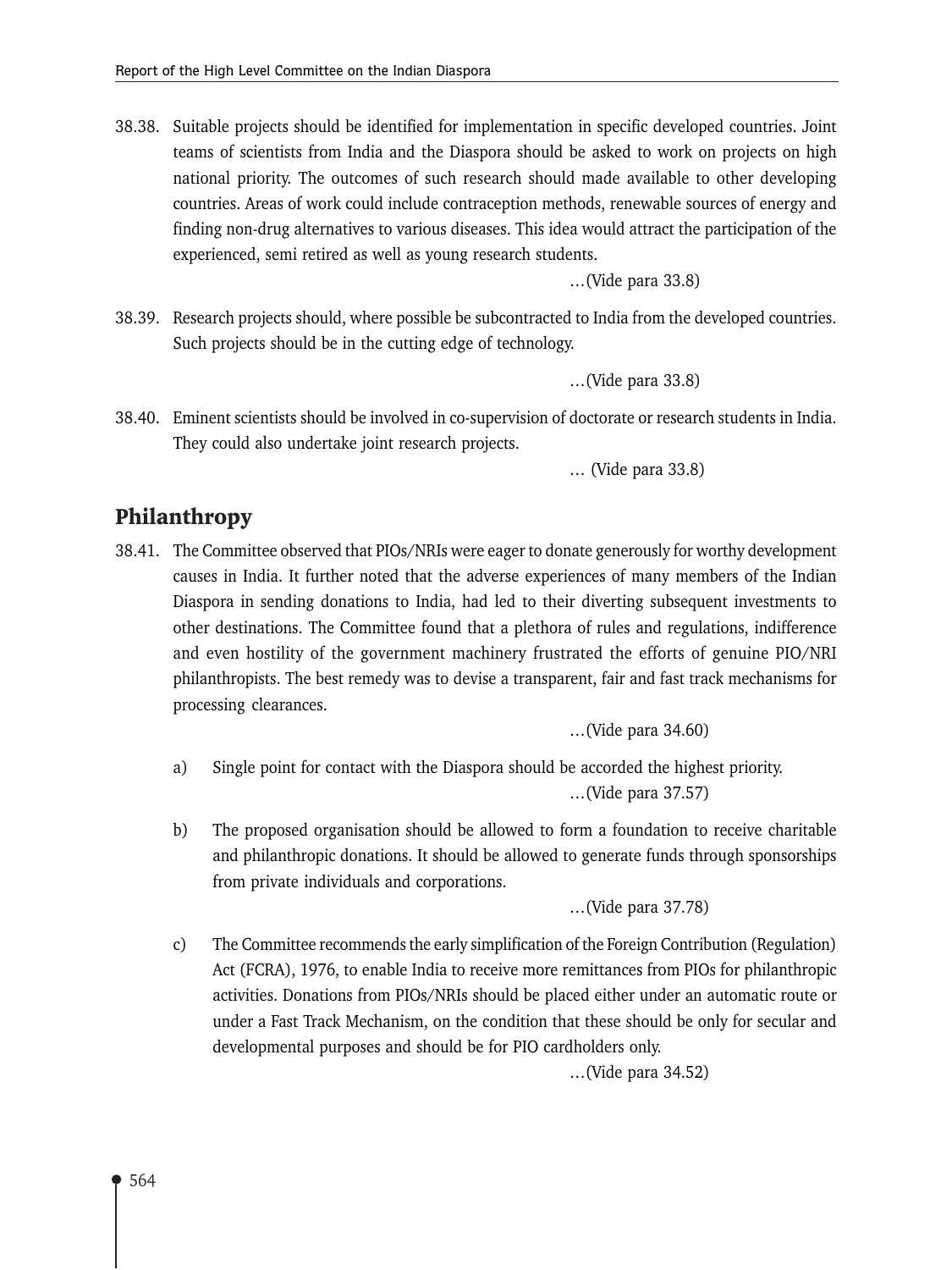$\mathbf{d}$ At the State level, the offices to be created for dealing with the Diaspora must be empowered to deal with harassment cases and also be able to process efficiently PIO/NRI applications for donations and assist in the implementation of such projects.

...(Vide para 34.56)

- $e)$ The list of educational and health institutions eligible for automatic registration without enquiry should be expanded and updated in order to provide an additional stimulus to the health and educational services sector in India.
- Exemption of customs duty on all donated materials, especially for national emergencies,  $f$ should be immediately effected.
- Income tax exemptions on donations by overseas Indians from their incomes in India for  $\mathbf{g}$ ) developmental/ secular/ educational/ medical purposes should be raised to 100%.
- $h)$ The provision that foreign contributions can be received in only one designated bank account and cannot be transferred to other parts of the country should be liberalised. Registered NGOs should have the facility to transfer their funds for their activities anywhere in the country with only a reporting requirement to the RBI/ Ministry of Home Affairs.
- $i)$ Programmes to encourage idealistic PIO/NRI students, who wish to come to India for voluntary work, should be institutionalized.
- To enable donation of services, such as those of skilled doctors, scientists, teachers, architects,  $i)$ lawyers and engineers, a special fast track mechanism for recognition of degrees and qualifications should be instituted through the concerned bodies.

...(Vide paras 34.51 to 34.66)

#### Pravasi Bharatiya Bhavan

38.42. The idea of setting up a Pravasi Bharatiya Bhavan, initiated three decades ago, has yet to be operationalised. It is an idea whose time has come. This Bhavan is intended to commemorate the trials and tribulations, the achievements and successes of the Indian Diaspora. It would, when established, symbolise the spirit and soul of India and her Diaspora, and be a recognition of the universal aspiration of the Diaspora to retain its cultural identity and civilisational ethos. It would house archives, a library and a permanent exhibition of the Diaspora. To provide a sense of involvement to the Diaspora in its construction, a competition to elicit the most appropriate design for the Bhavan has been recommended by us, in which architects from India and the Diaspora would be eligible to participate.

...(Vide para 35.5)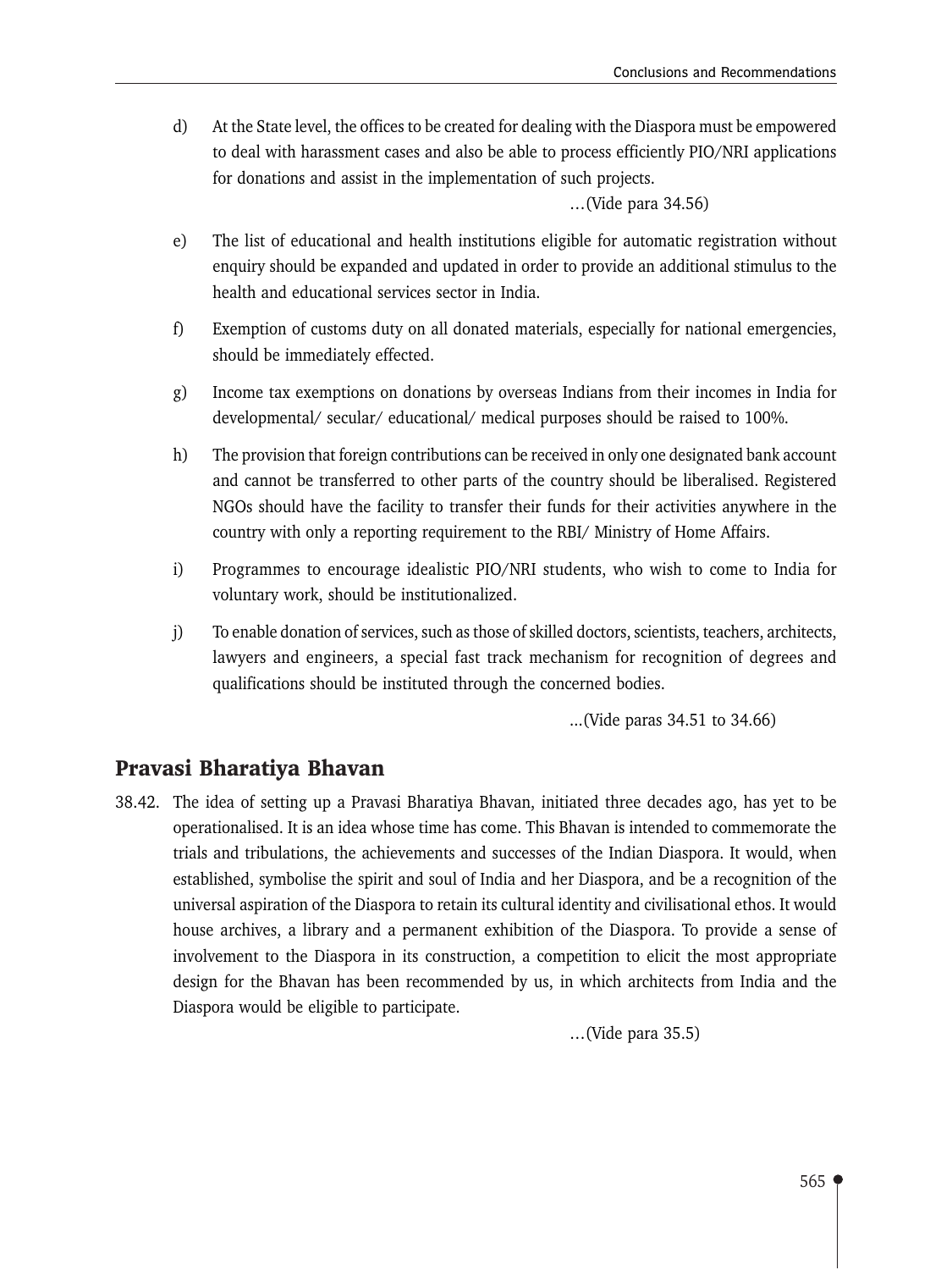# Dual citizenship

38.43. The Committee recommends that dual citizenship should be permitted within the rubric of Citizenship Act, 1955. Sections 9, 10 and 12 of the Citizenship Act, 1955 should be suitably amended for this purpose.

#### ... (Vide para 36.61)

The Committee has further recommended in its Report that only citizens of countries specified in the Schedule (to be appended) will be eligible for dual citizenship and that citizens of other countries (including those of Bangladesh and Sri Lanka, and Pakistan, for example, regarding which some apprehensions have been expressed) would not be eligible for India's dual citizenship. The Committee has also made it clear that the dual citizenship recommended by it would not be automatic, that it would be confined to persons who were or were entitled to become citizens of India, as well as their children and grandchildren if they have taken the citizenship of the countries to be specified in the Schedule. A provision analogous to Section 12 of British Nationality Act, 1981 may be included in The Citizenship Act and should be substituted under the caption "Renunciation and Resumption of Citizenship". The provision which the Committee recommends is patterned on the British Nationality Act, 1981 and may read as follows:-

#### **Renunciation**

- (1) If any Indian citizen of full age and capacity makes in the prescribed manner a declaration of renunciation of Indian citizenship, then, subject to provisions of this Section, the Central Government shall cause the declaration to be registered.
- (2) On the registration of a declaration made in pursuance of this Section, the person who made it shall cease to be an Indian citizen.

Provided that a declaration made by a person in pursuance of this Section shall not be registered and shall not be given effect unless the Central Government is satisfied that the person who made it will after the registration have or acquire some citizenship or nationality other than Indian citizenship; and if that person does not have any such citizenship or nationality on the date of registration or does not acquire some such citizenship or nationality within one year from that date, he shall be, and be deemed to have remained, an Indian citizen notwithstanding the registration.

...(Vide para 36.61)

#### **Resumption**

(1) Subject to the provisions of sub section (2), a person who has ceased to be an Indian citizen as a result of a declaration of renunciation on or after the date of the commencement of the Constitution shall be entitled, on an application for registration for dual citizenship of India, to be registered as such a dual citizen if: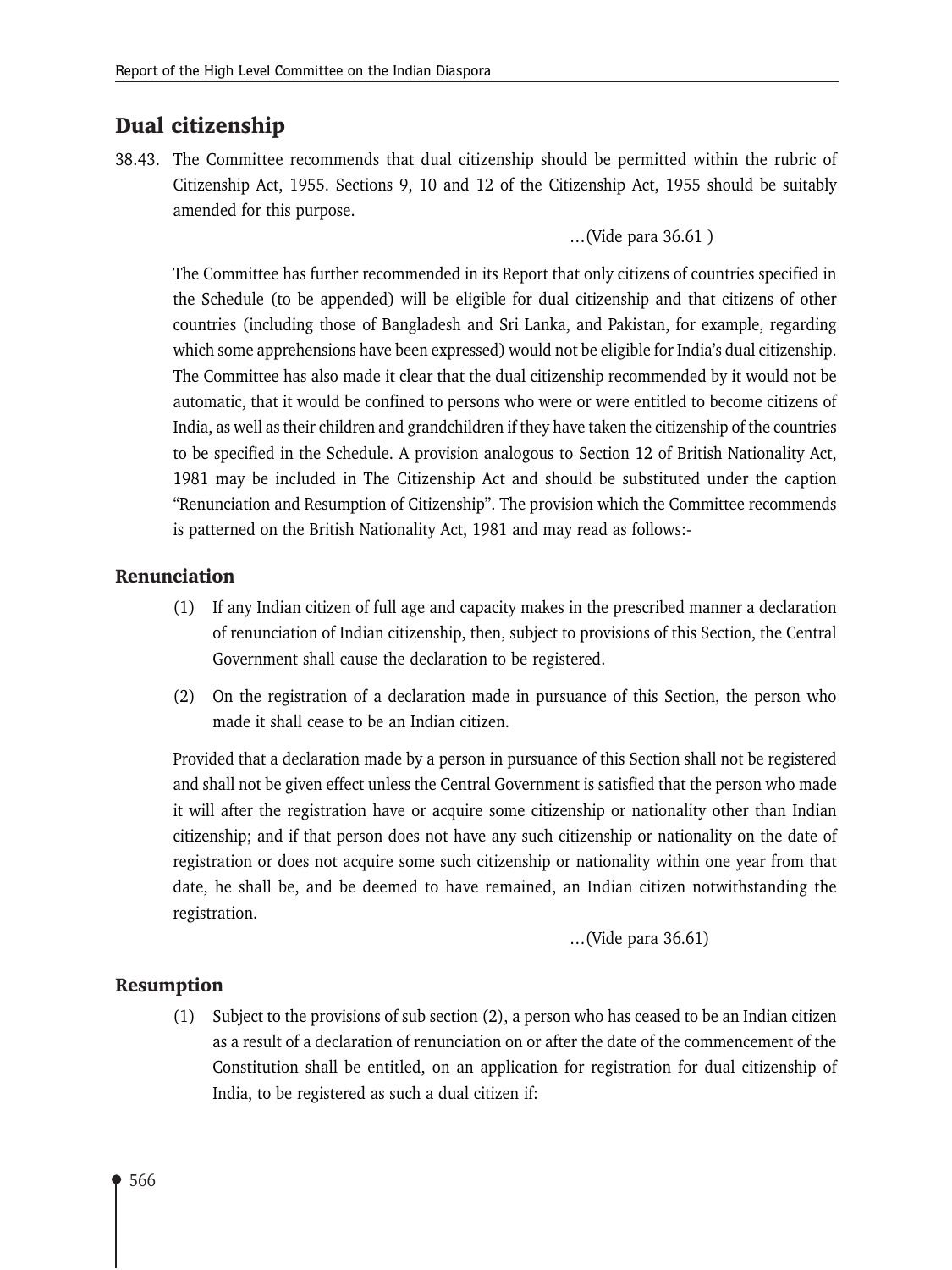- (a) he is of full capacity; and
- (b) his renunciation of Indian citizenship was necessary to enable him to retain or acquire the citizenship or nationality of any one of the countries specified in the Second Schedule.
- (2) Any person who was or was entitled to be an Indian citizen at the time of the commencement of the Constitution of India and who has acquired the citizenship of any of the countries specified in the Second Schedule as well as the children and grand children of such person shall be entitled to avail of the benefit of resumption of his Indian citizenship in the capacity of a dual citizen of India.
- (3) If a person of full capacity who has ceased to be an Indian citizen as a result of a declaration of renunciation (for whatever reason made) and has acquired the citizenship of any of the countries specified in the Second Schedule makes an application for his registration as a dual citizen of India, the Central Government may, if it thinks fit, cause him to be registered as such a citizen."
- (4) That dual citizenship of India and a dual citizen of India may be defined in the Act. The Committee recommends that the language of Section 12 may be adopted for the purpose of providing for the "conferment of all or any of the rights of a citizen of India as may be provided under the rules to be framed on the citizens of any country specified in the Schedule to the Act." The language of Section 12(2) may be expressly borrowed for the purpose of non obstante and overriding operation of the clause providing for dual citizenship. The Committee is of the opinion that the provision for Commonwealth citizenship may be reviewed either to put some living substance in Sections 11 and 12 of the Citizenship Act or to substitute those provisions by new provisions relating to the Indian Diaspora in the countries of the Commonwealth as specified in the First Schedule and in the countries to be specified in the Second Schedule.
- That those who hold PIO cards should be allowed to avail themselves of the provisions for  $(5)$ naturalization after two years of obtaining the card, and those who acquire dual citizenship should be allowed to become naturalized citizens after one year. This relaxation should be particularly applicable to senior citizens of Indian origin who may wish to return to India in the evening of their lives and may wish to spend the rest of their lives in India.
- That it may be provided by a proviso to the proposed new Section that those who have  $(6)$ acquired dual citizenship, shall not be entitled to exercise electoral franchise and shall not be inducted into civil services or the defence or paramilitary forces except by a special order of the Central Government. It may also be provided in the proviso that they shall not be entitled to any other employment in the service of the States and the Union except by a special order of the Central Government.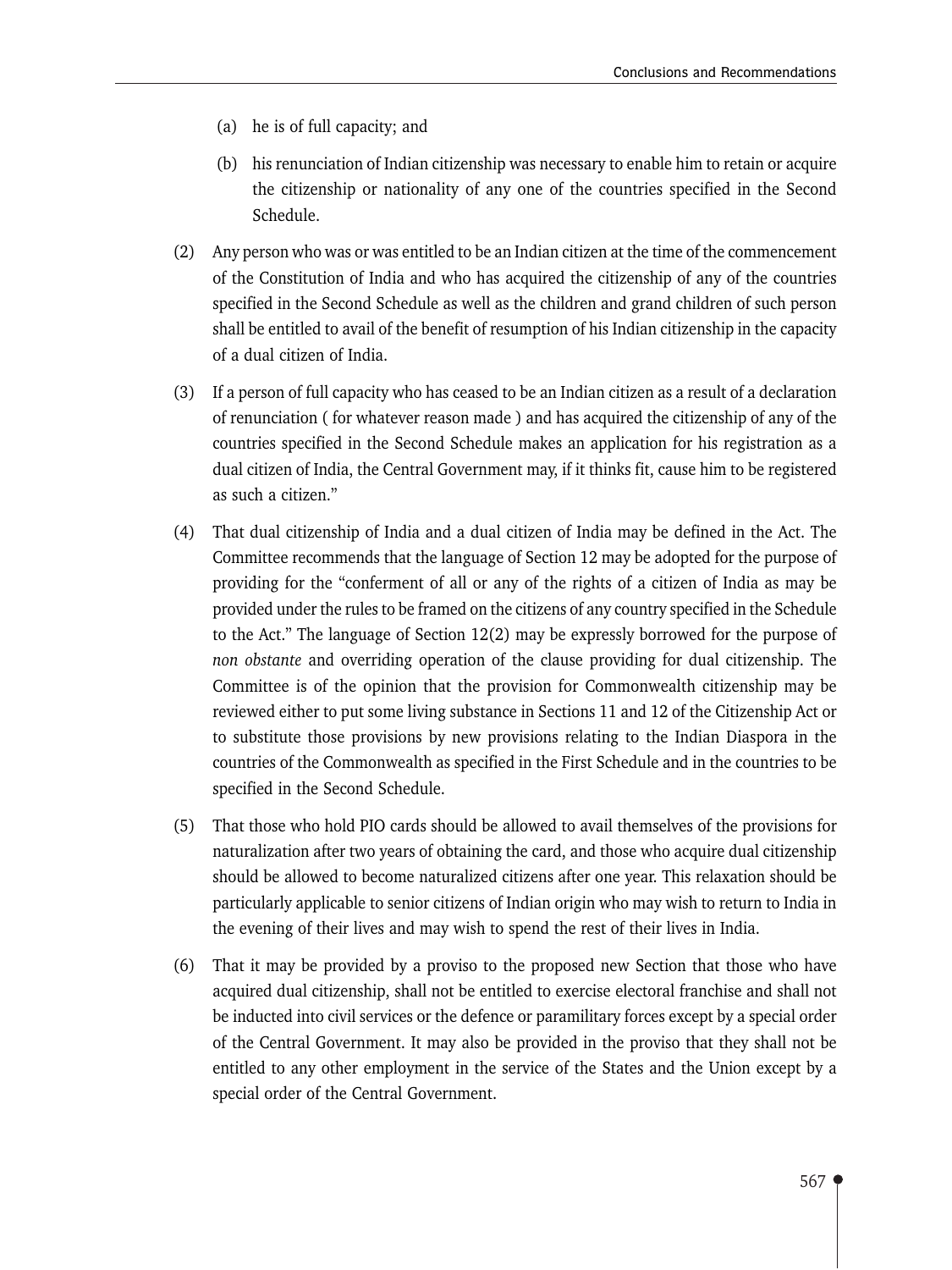(7) That a provision should be made for framing of rules in respect of all matters relating to dual citizenship including the form and fee to be prescribed for an application to be made for dual citizenship. The prescribed form should ask for full and faithful disclosure of previous Indian and other passports, record of employment, residence, electoral registration in India and all foreign countries and such other particulars as the Central Government may consider appropriate. A provision should be made for the issue of dual citizenship passports, prescribed fee therefore, and stamping of both foreign nationality passport and Indian Dual Nationality passport at the time of entry and exit.

...(Vide para 36.61)

## **Future Organisational Structure**

- 38.44. The Committee is convinced that the Indian Diaspora covering virtually every part of the globe is an important factor in India's external relations with a large number of countries. It is also a valuable asset and has great potential to play an important role in the multifaceted development of India. Indian public opinion is also concerned with the well being of India's kith and kin abroad. The Diaspora can play an important role in making India a knowledge super power. It is also an important resource in presenting India in the proper perspective to the opinion-builders and decision-makers in the various countries of its location. A coherent policy and a streamlined, single contact point organisation is absolutely necessary for this purpose.
- 38.45. The Committee has held wide-ranging consultations with every segment of the Diaspora in its tours to 20 countries. The most fervent plea made by every section of the Diaspora was to provide for a single-window mechanism for its interaction with India. It was repeatedly stressed that the single most discouraging factor in engagement with India was our multilayered bureaucracy. Establishment of a well-funded, well-staffed, empowered and dedicated organisation is, therefore, a sine qua non for effective engagement of the diverse, 20 million strong Indian Diaspora. Counterpart setups in the States of India should complement such an organisation. It should have a grievance redressal mechanism. Problems faced by NRIs in the Gulf region should merit special consideration by this organisation. Detailed recommendations pertaining to the new organisational structure have been made in Chapter 37 of our Report.

...(Vide paras 37.57 to 37.80)

38.46. After examining various models in India as well as abroad the Committee has come to the conclusion that an autonomous empowered organisation structured on the pattern of the Planning Commission would be the most appropriate set up for the purpose. In order to ensure effective coordination and authority, the organisation should have the Prime Minister as its Chairman. It should have a Deputy Chairman with Cabinet rank and five Members including a Member-Secretary who should be a serving or retired Indian Foreign Service officer. The Deputy Chairman and the Members should be full time and of great eminence in their respective fields. Members of the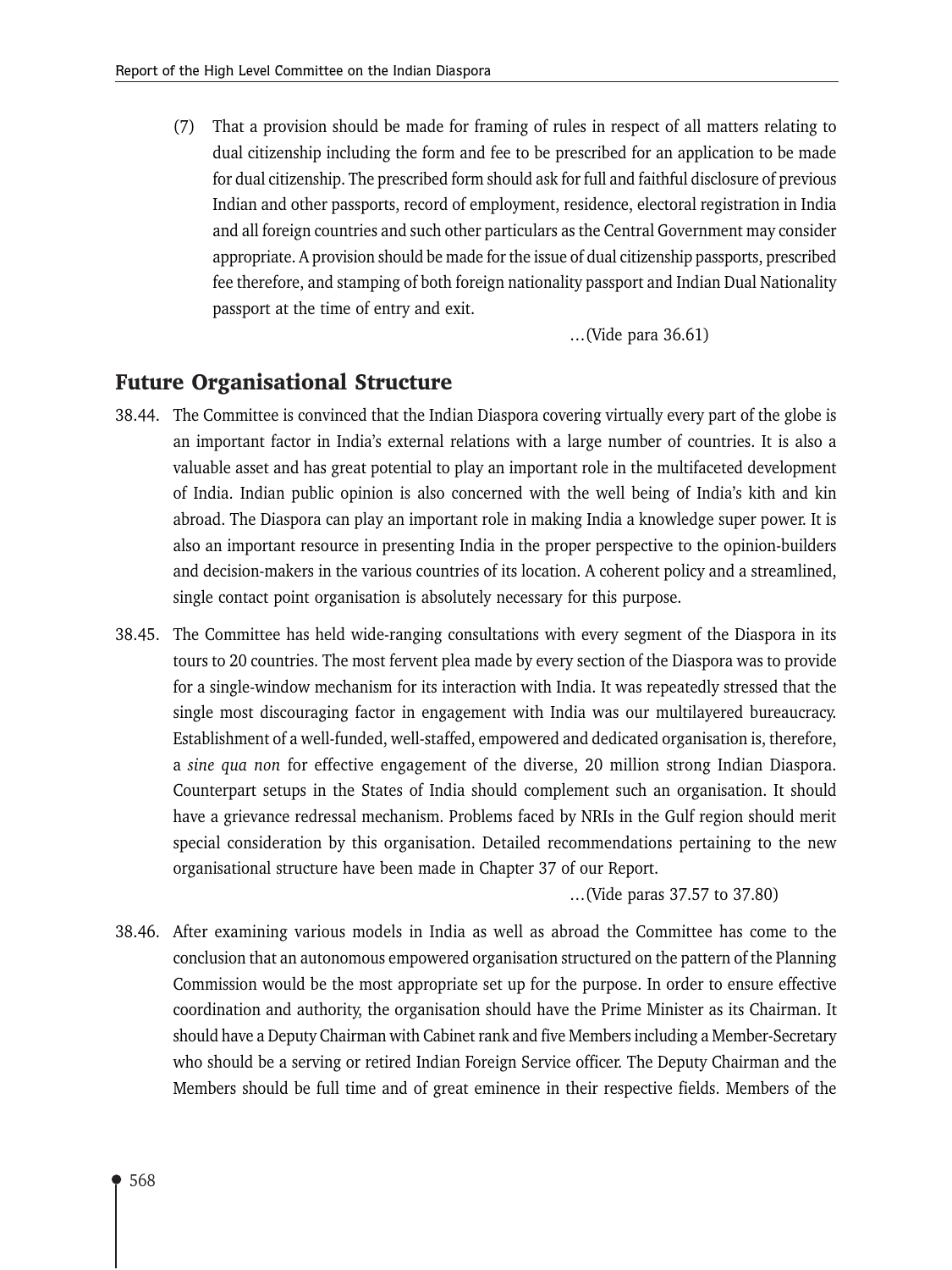Diaspora should be eligible for appointment as Members of the new organisation provided they are willing to be based in India for a substantial part of each year of their tenure. In the interest of continuity, all important functionaries should have a tenure of five years. The functionaries of the organisation's secretariat should be on deputation from the Government, academia or the private sector. A detailed organisational chart of the proposed new organisation has been attached to Chapter 37.

...(Vide paras 37.57 to 37.65)

38.47. The Committee has also recommended to the Government the creation of a databank of the NRIs/PIOs worldwide to facilitate their interaction with India.

...(Vide paras 37.74; 37.75)

#### **Standing Committee of Parliament**

38.48. A Parliamentary Standing Committee on the Indian Diaspora should be constituted. It should have in it, members with an interest in Diaspora affairs. This Committee could also act as a focal point for interaction with Parliamentarians of Indian Origin in other countries. Such exchanges are essential in order to bring about greater understanding and amity between them. Facilities and courses to introduce interested Diaspora members to our Parliamentary procedures and practices would be another way to reach out to influential levels of the Diaspora. Biennial conventions of PIO Parliamentarians should also be encouraged.

...(Vide para 37.67)

#### **Increased Cooperation**

- 38.49. The Indian Diaspora in various countries has acquired substantial financial success. It has already started becoming active at all levels in the political arena. Some PIOs even hold the highest elective offices in their adopted homelands. Organisations for increasing political awareness have been established in many countries by members of the local Diaspora. The Indian community can, therefore, be expected to play an increasingly important role in the politics of each of its host countries.
- 38.50. It would be useful to increase greater political interaction with the countries which have large populations of the Indian Diaspora.
	- $\mathbf{i}$ . There should be greater frequency of political high level visits and exchanges of parliamentary delegations with such countries. Bilateral interactions with their governments should be intensified.
	- Higher priority should be accorded to cultural exchanges with them. ii.